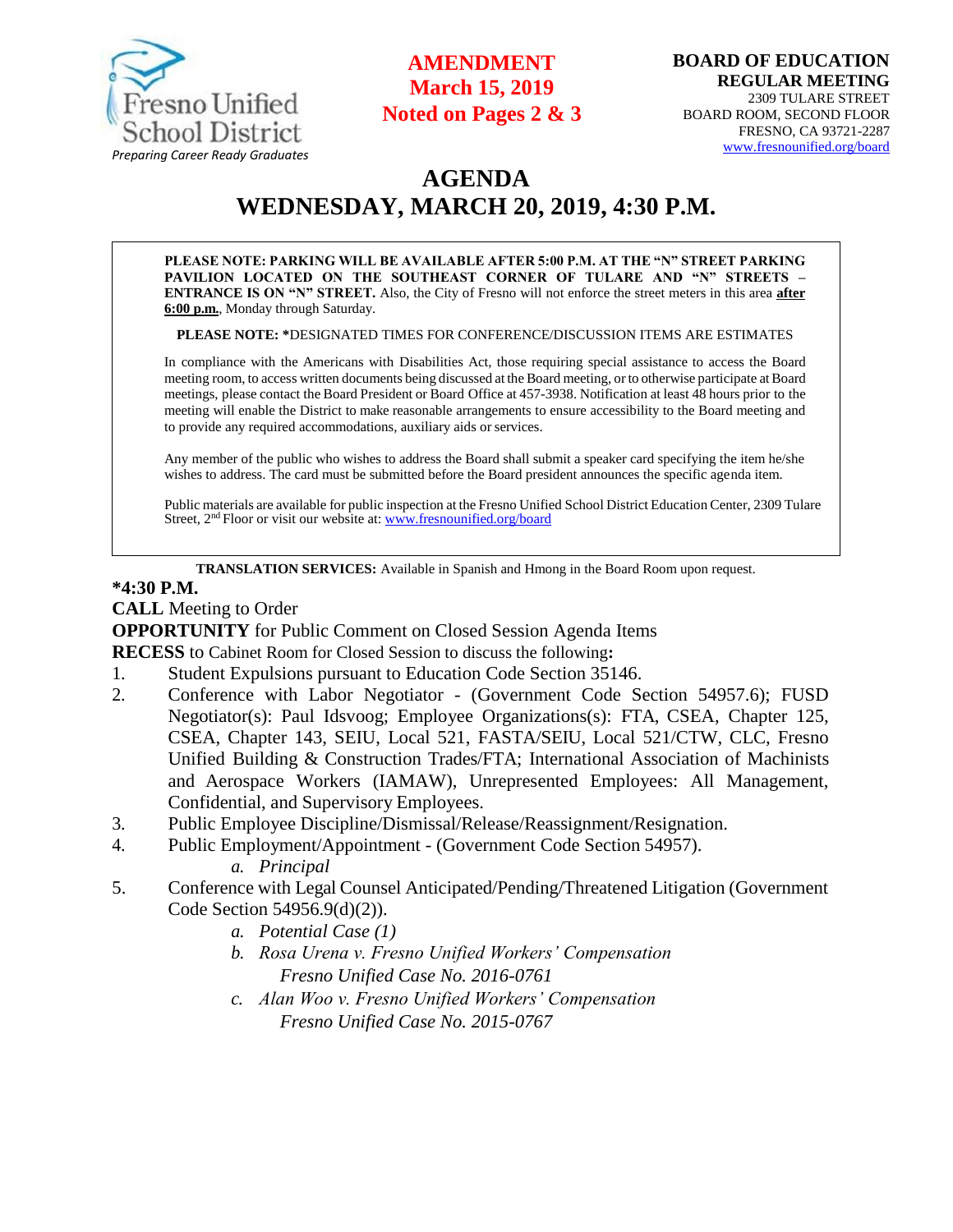6. Conference with Legal Counsel – Existing Litigation (Government Code Section  $54956.9(d)(1)$ ).

> *a. Stephen K. Davis v. Fresno Unified School District, Fresno Superior Court Case No. CECG03718, Fifth District Court of Appeal Case No. F068477*

**5:45 P.M., RECONVENE** and report action taken during Closed Session, if any.

## **PLEDGE OF ALLEGIANCE**

Frances Flores a parent that has had a positive impact from Ahwahnee Middle School will lead the flag salute.

### **HEAR Reports from Student Board Representative**

An opportunity is provided to hear comments from Student Board Representatives from Duncan Polytechnical High School. Contact person: Kim Mecum, telephone 457-3731.

## **HEAR Report from Superintendent**

### **OPPORTUNITY for Public Comment on Consent Agenda Items**

**ALL CONSENT AGENDA** items are considered to be routine bythe Board of Education and will be enacted by one motion. There will be no separate discussion of items unless a Board member so requests, in which event, the item(s) will be considered following approval of the Consent Agenda.

## **A. CONSENT AGENDA**

## **A-1, APPROVE Personnel List**

Included in the Board binders is the Personnel List, Appendix A, as submitted. The Superintendent recommends approval. Contact person: Paul Idsvoog, telephone 457-3548.

### **A-2, ADOPT Findings of Fact and Recommendations of District Administrative Board**

The Board of Education received and considered the Findings of Fact and Recommendations of District Administrative Panels resulting from hearings on expulsion and readmittance cases conducted during the period since the February 27, 2019 Regular Board meeting. The Superintendent recommends adoption. Contact person: Kim Mecum, telephone 457-3731.

## **A-3, APPROVE Minutes from Prior Meeting**

Included in the Board binders are the draft minutes for the February 13, 2019 Regular Board Meeting. The Superintendent recommends approval. Contact person: Robert G. Nelson, Ed.D., telephone 457-3884.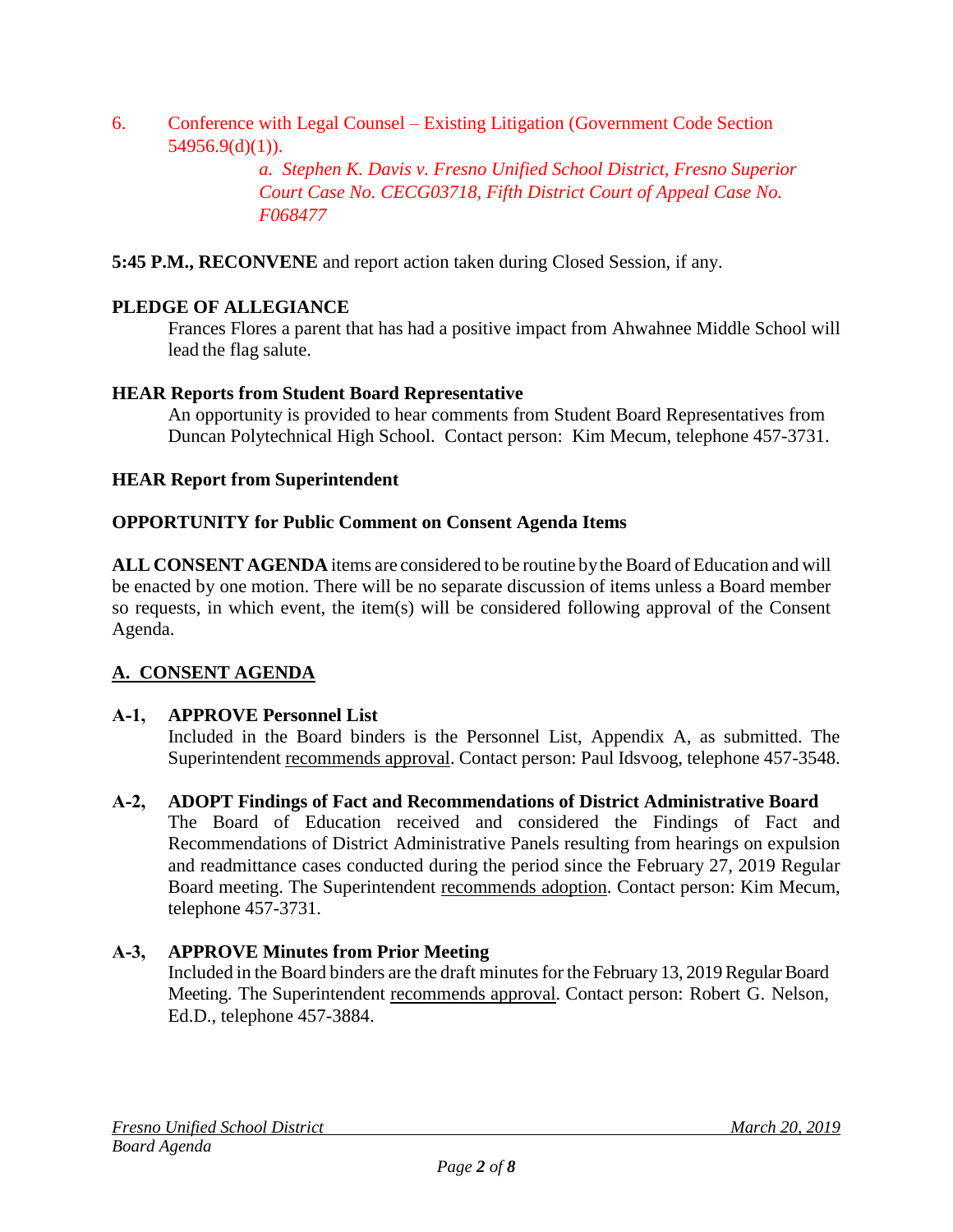### **A-4, ADOPT Resolution Proclaiming April 2019 Autism Awareness Month**

Included in the Board binders is a resolution proclaiming April 2019 as Autism Awareness Month. Fresno Unified School District urges all schools and individual citizens to participate in Autism Awareness Month in order to become better educated on the subject of autistic spectrum disorders and create a better community for individuals with autism. The Superintendent recommends adoption. Fiscal impact: There is no fiscal impact to the district. Contact person: Kim Mecum, telephone 457-3731.

### **A-5, APPROVE Appointments to Citizens' Bond Oversight Committee**

It is recommended the Board approve the appointment of three members to the Citizens' Bond Oversight Committee (CBOC), two nominated by Board Member Davis (Venancio Gaona and James Nau) and one nominated by Board Clerk Mills (Clint Horwitz). The role of the CBOC, which meets quarterly, is to ensure that bond proceeds are expended only for the purposes set forth in the ballot measures. The Superintendent recommends approval. Fiscal impact: There is no fiscal impact to the district. Contact person: Karin Temple, telephone 457-3134.

### **A-6, APPROVE Independent Contractor Services Agreements for the Language Learning Project Grant Work Beginning in Kern and Tulare Counties**

Approval is being requested for two Independent Contractor Services Agreements for Central Valley communities to begin implementation of the Language Learning Project. California Department of Education granted Fresno Unified School District \$995,900 for the Language Learning Project (LLP). Its goal is to improve professional development and training for early learning educators to better support the needs of young Dual Language Learners ages birth to five. The Superintendent recommends approval. Fiscal impact: There is no fiscal impact to the district. Contact person: Lindsay Sanders, telephone 457-3750.

### **A-7, APPROVE Property and Liability Insurance for 2019/20**

Included in the Board binders is a summary of quotations received by the district's insurance broker, DiBuduo & DeFendis, for the district's various forms of coverage. Included for renewal is coverage related to Property, General Liability, Designated Lessees and Excess Liability requirements. The policy period will extend from April 1, 2019 through March 31, 2020. The Superintendent recommends approval. Fiscal impact: Sufficient funds of \$1,751,675 1,677,816 are available in the district's Liability Internal Service Fund. Contact person: Ruth F. Quinto, telephone 457-6226.

### **A-8, APPROVE Provisional Internship Permits**

Included in the Board binders are Provisional Internship Permit (PIP) recommendations to rehire or hire upon Board approval. The Superintendent recommends approval. Fiscal impact: There is no fiscal impact to the district. Contact person: Paul Idsvoog, telephone 457-3548.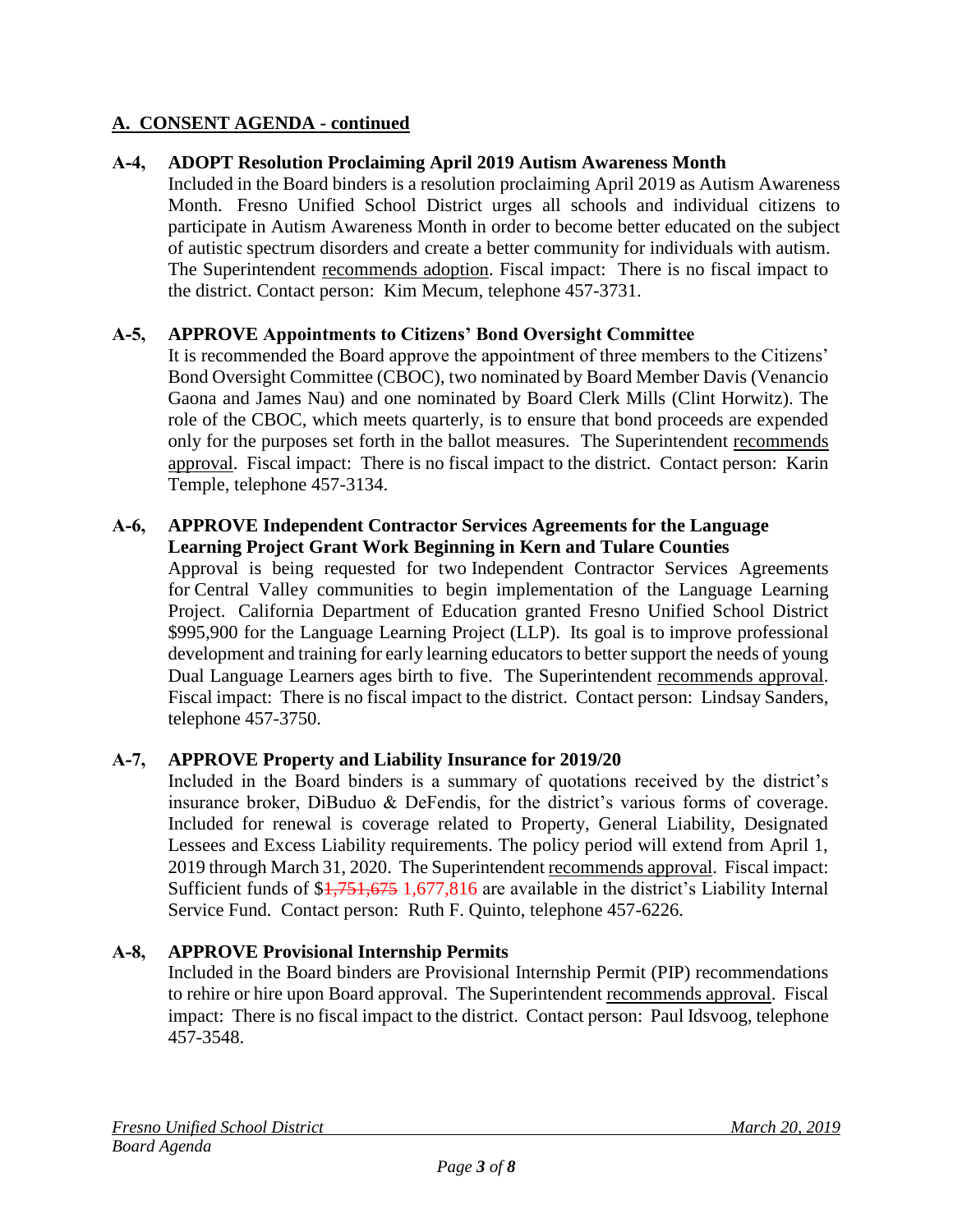**A-9, APPROVE Renewal Agreement with Delta Health Systems (Plush Care/Telehealth)** Included in the Board binders is a renewal agreement with Delta Health Systems for the Telehealth Services program effective April 1, 2019 through June 30, 2022. The Telehealth Services program provides district health plan members with access to same day consultations with licensed physicians 24 hours a day 365 days a year. This same day access is facilitated via use of telephonic or video conferencing, where available. The Superintendent recommends approval. Fiscal impact: The cost of \$270,000 is available in the district's Health Internal Service Fund. Contact person: Ruth F. Quinto, telephone 457-6226.

## **A-10, APPROVE Renewal Agreement with Standard Life Insurance Company**

Included in the Board binders is a renewal agreement with Standard Life Insurance Company effective April 1, 2019 through March 31, 2021 for life insurance coverage provided by the district on behalf of its active employees. This basic life insurance plan benefit is provided for active employees at no cost. The Superintendent recommends approval. Fiscal Impact: Sufficient funds are available in the district's Health Internal Service Fund. Contact person: Ruth F. Quinto, telephone 457-6226.

### **A-11, APPROVE Award of Bid 19-20 Sections A and B, HVAC Multipurpose Room Improvements for Roeding, Viking and Vinland Elementary Schools and Cooper Middle School**

Included in the Board binders is information on Bid 19-20 Sections A and B, to provide air conditioning to the multipurpose rooms (cafeterias) at Roeding, Viking and Vinland Elementary Schools and Cooper Middle School. The project will replace the heating and evaporative cooling systems with heating and refrigerated air conditioning to provide a more comfortable environment and increase energy efficiency. The Board prioritized 22 cafeteria air conditioning projects for Measure X investment, with project implementation phasing based on assessment of condition and age of equipment. All projects are planned to be completed by the end of 2020.

Staff recommends award to the lowest responsive, responsible bidders:

 Section A – Davis Moreno Construction, Inc. (Fresno, California) \$890,859 Section B – Strategic Mechanical, Inc. (Fresno, California) \$797,000

The Superintendent recommends approval. Fiscal impact: \$1,687,859 is available in the Measure X Fund. Contact person: Karin Temple, telephone 457-3134.

## **A-12, APPROVE Amendment to Independent Contractor Services Agreement with WestEd**

Included in the Board binders is the amended Independent Contractor Services Agreement with WestEd. The existing agreement for WestEd services to support planning preparation, and co-facilitation of the African American Academic Acceleration Task Force meetings covered services through December 2018. The proposed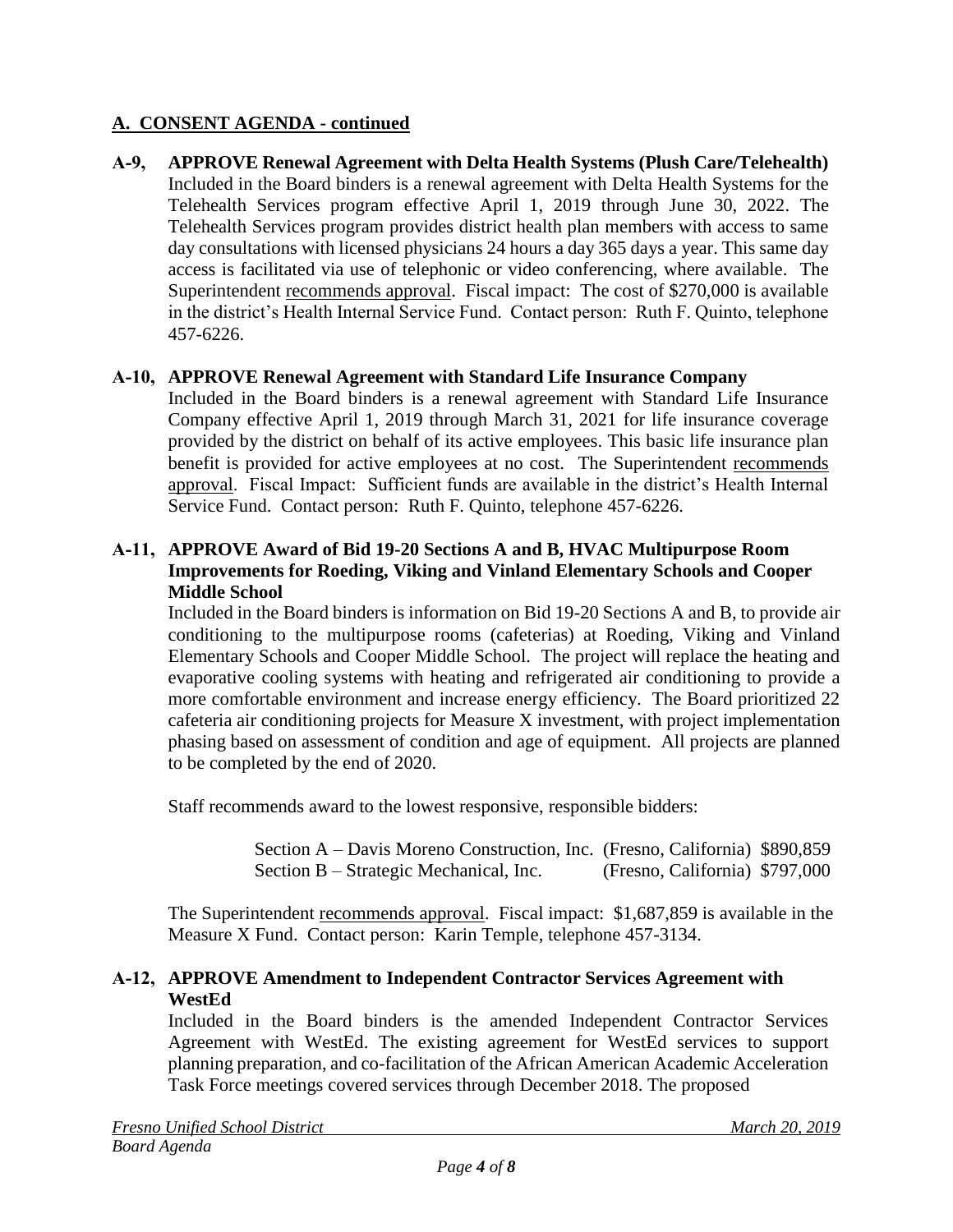amendment will provide continued technical assistance services through June 2019. The amended agreement will cover technical support and services from March 25, 2019 through June 30, 2019 and will include the following elements:

- Clarify the theory of action and construct a logic model for the A4 Initiative
- Develop an implementation plan for the task force recommendations approved by the Board
- Design a structure to facilitate shared responsibility and accountability across the district and with the community for the implementation of the task force recommendations

Scope of Work/Deliverables: Through a combination of in-person and virtual work sessions, WestEd will provide content consultation and facilitation to achieve the stated objectives. The Superintendent recommends approval. Fiscal impact: Sufficient funds in the amount of \$65,000 are available in the African American Academic Acceleration Office budget. The amended total WestEd agreement for the African American Acceleration Office will be \$165,000, bringing the total agreement amount with WestEd to \$473,500 (Teacher Development: \$150,000, English Learner Services: \$80,000 and Early Learning: \$78,500). Contact person: Wendy McCulley, telephone 457-3749.

## **A-13, APPROVE Independent Contractor Services Agreement with Springboard Collaborative**

Included in the Board binders is the Independent Contractor Services Agreement with Springboard Collaborative. Approval is requested for agreement services with Springboard Collaborative to provide a 5-week summer reading intervention program. Springboard Collaborative summer program is an intensive, literacy program that combines daily reading instruction for Pre-K through 4th grade students; weekly workshops training for parents to support them in teaching reading at home; a rigorous coaching cycle for teachers; and provides an incentive structure for students. The agreement will cover 420 elementary students. Springboard Collaborative is not affiliated with CollegeBoard SpringBoard. The Superintendent recommends approval. Fiscal impact: \$262,500. Sufficient funds are available in the African American Academic Acceleration Office budget. Contact person: Wendy McCulley, telephone 457-3749.

## **A-14, DENY Claim #GL18-0912-1585**

Included in the Board binders is a Claim for Damages by Miguel Angel Gonzalez, case #GL18-0912-1585. The Superintendent recommends that the Claim be denied, and the matter referred to the district's Executive Director of Benefits and Risk Management for further handling. Fiscal impact: There is no fiscal impact to the district at this time. Contact person: Ruth F. Quinto, telephone 457-6226.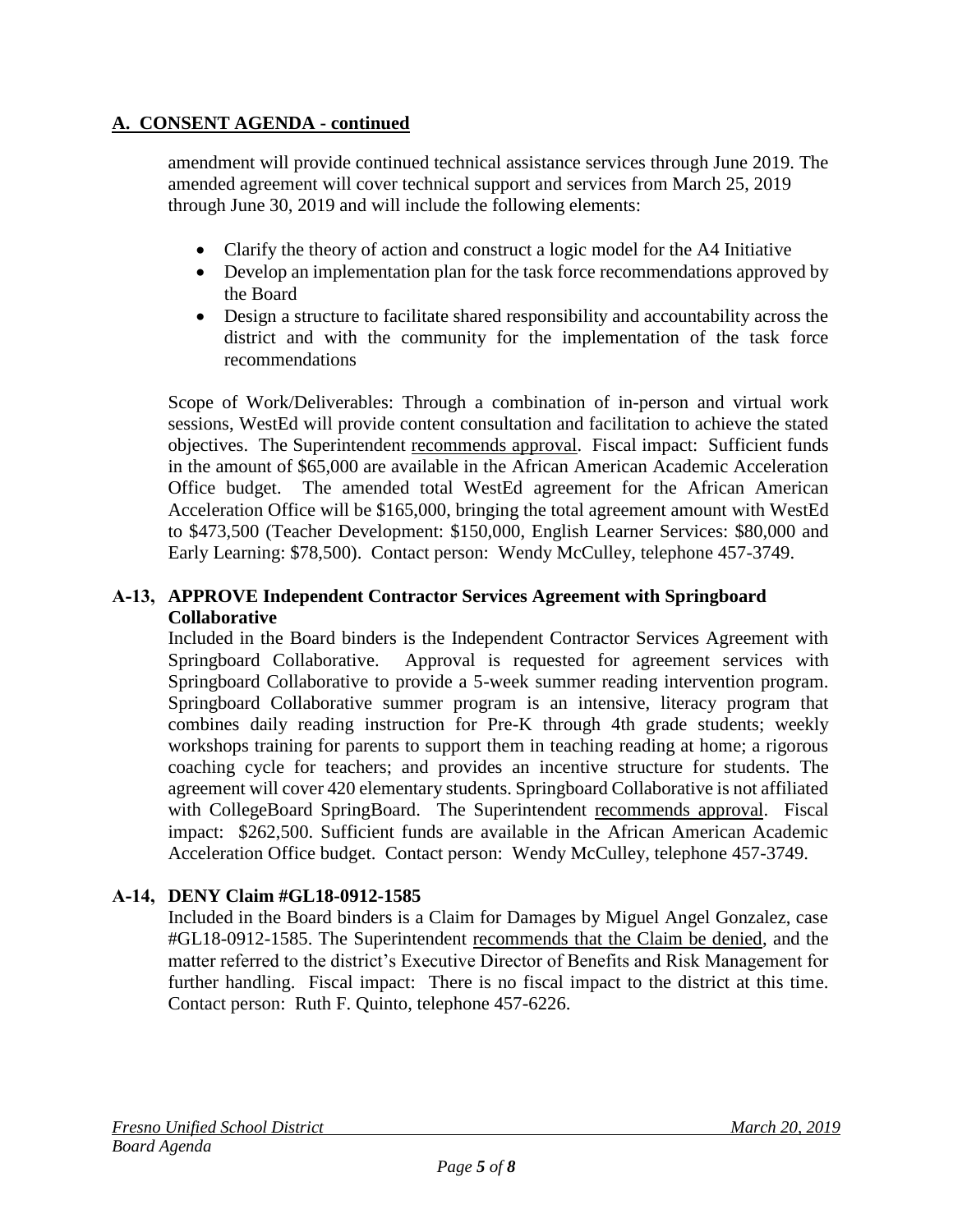## **A-15, DENY Claim #GL18-0912-2528**

Included in the Board binders is a Claim for Damages by Verenice Rivera Martinez, case #GL18-0912-2528. The Superintendent recommends that the Claim be denied, and the matter referred to the district's Executive Director of Benefits and Risk Management for further handling. Fiscal impact: There is no fiscal impact to the district at this time. Contact person: Ruth F. Quinto, telephone 457-6226.

### **A-16, RATIFY Change Orders for the Projects Listed Below**

Included in the Board binders is information on Change Orders for the following projects:

| Bid 18-09, Construction of New Classroom Buildings and Modernization of     |    |         |
|-----------------------------------------------------------------------------|----|---------|
| <b>Administration Building for Slater Elementary School</b>                 |    |         |
| Change Order(s) presented for ratification:                                 | \$ | 148,683 |
| Bid 18-10, Construction of Building 100 for Figarden Elementary School      |    |         |
| Change Order(s) presented for ratification:                                 |    | 74.371  |
| <b>Bid 18-22, Rata High School Modernization</b>                            |    |         |
| Change Order(s) presented for ratification:                                 | \$ | 189,473 |
| <b>Bid 18-25, Roosevelt High School Construction of New Aquatic Complex</b> |    |         |
| Change Order(s) presented for ratification:                                 |    | 37.762  |

The Superintendent recommends ratification. Fiscal impact: \$223,054 for Bid 18-09 and Bid 18-10 is available in the Measure Q Fund; \$189,473 for Bid 18-22 is available in the Measure X Fund; and \$37,762 for Bid 18-25 is available in the Measure X Fund (the project is substantially supported by the General Fund, with Measure X the source of additional project costs). Contact person Karin Temple, telephone 457-3134.

### **A-17, RATIFY Grant Application to the California Department of Education for the Career Technical Education Incentive Grant Program**

Ratification is requested for a grant application submitted to the California Department of Education for the Career Technical Education Incentive Grant (CTEIG) program. The purpose of this program is to encourage and maintain the delivery of career technical education programs. The Superintendent recommends ratification. Fiscal impact: CTEIG funds will be matched by \$2.00 for every \$1.00 received from this program through funding from Fresno Unified including local control funding formal apportionments, California Partnership Academies, or federal Perkins funds. Contact person: Kim Mecum, telephone 457-3731.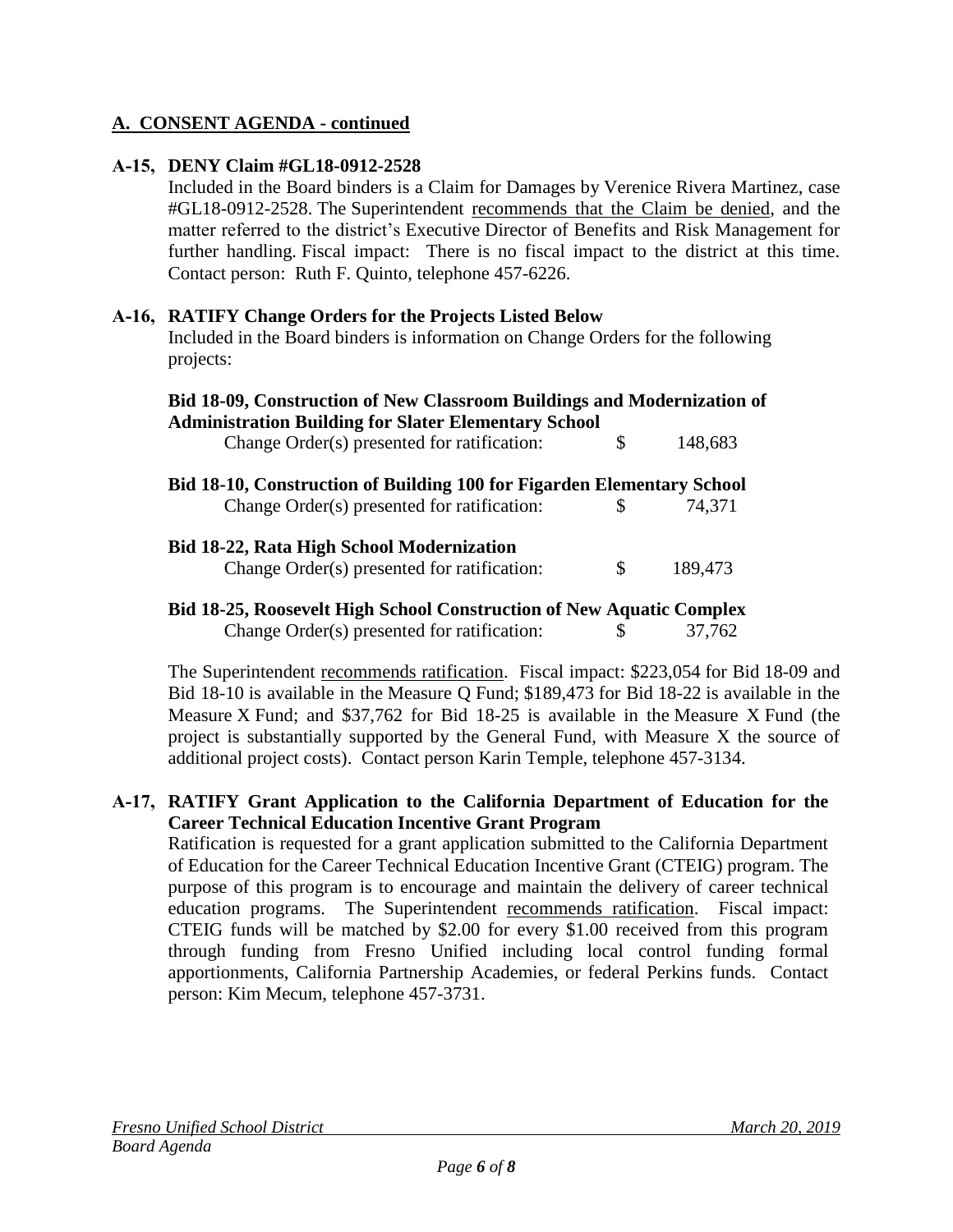### **A-18, RATIFY the Filing of a Notice of Completion**

Included in the Board binders is a Notice of Completion for the following project, which has been completed according to plans and specifications.

Bid 19-11 Section B, Installation of Parking Lot Lighting at Various Elementary Schools

The Superintendent recommends ratification. Fiscal impact: Retention funds are released in accordance with contract terms and California statues. Contact person: Karin Temple, telephone 457-3134.

### **A-19, RATIFY Agreement with Price Paige & Company**

Included in the Board Binders is an independent contractor agreement with Price Paige & Company for an internal audit review of the Fresh Fruit and Vegetable Program (FFVP). The Superintendent recommends ratification. Fiscal impact: Sufficient funds in the amount of \$120,000 are available in the Unrestricted General Fund. Contact person: Ruth F. Quinto, telephone 457-6226.

### **A-20, RATIFY Purchase Orders from January 1, 2019 through January 31, 2019**

Included in the Board binders and presented for ratification is information on purchase orders issued from January 1, 2019 through January 31, 2019. Purchase orders for \$10,000 or more are presented first, followed by purchase orders for less than \$10,000. A list of purchase orders issued for Associated Student Body (ASB) accounts is also provided. Staff did not identify any potential conflicts of interest for Board Members related to purchase orders during January 2019. The Superintendent recommends ratification. Fiscal impact: Funding is noted on the attached pages. Contact person: Karin Temple, telephone 457- 3134.

### **END OF CONSENT AGENDA (ROLL CALL VOTE)**

## **UNSCHEDULED ORAL COMMUNICATIONS**

Individuals who wish to address the Board on topics within the Board's subject matter jurisdiction, but **not** listed on this agenda may do so at this time. If you wish to address the Board on a specific item that is listed on the agenda, you should do so when that specific item is called.

While all time limitations are at the discretion of the Board President, generally members of the public will be limited to a maximum of three (3) minutes per speaker for a total of thirty (30) minutes of public comment as designated on this agenda. Any individual who has not had an opportunity to address the Board during this initial thirty (30) minute period may do so at the end of the meeting after the Board has addressed all remaining items on this agenda. Without taking action and only as expressly permitted by Board Bylaw 9323, Board members may ask questions, make brief announcements, or provide a brief response to statements presented by the public about topics raised in unscheduled oral communications. Board members must be recognized by